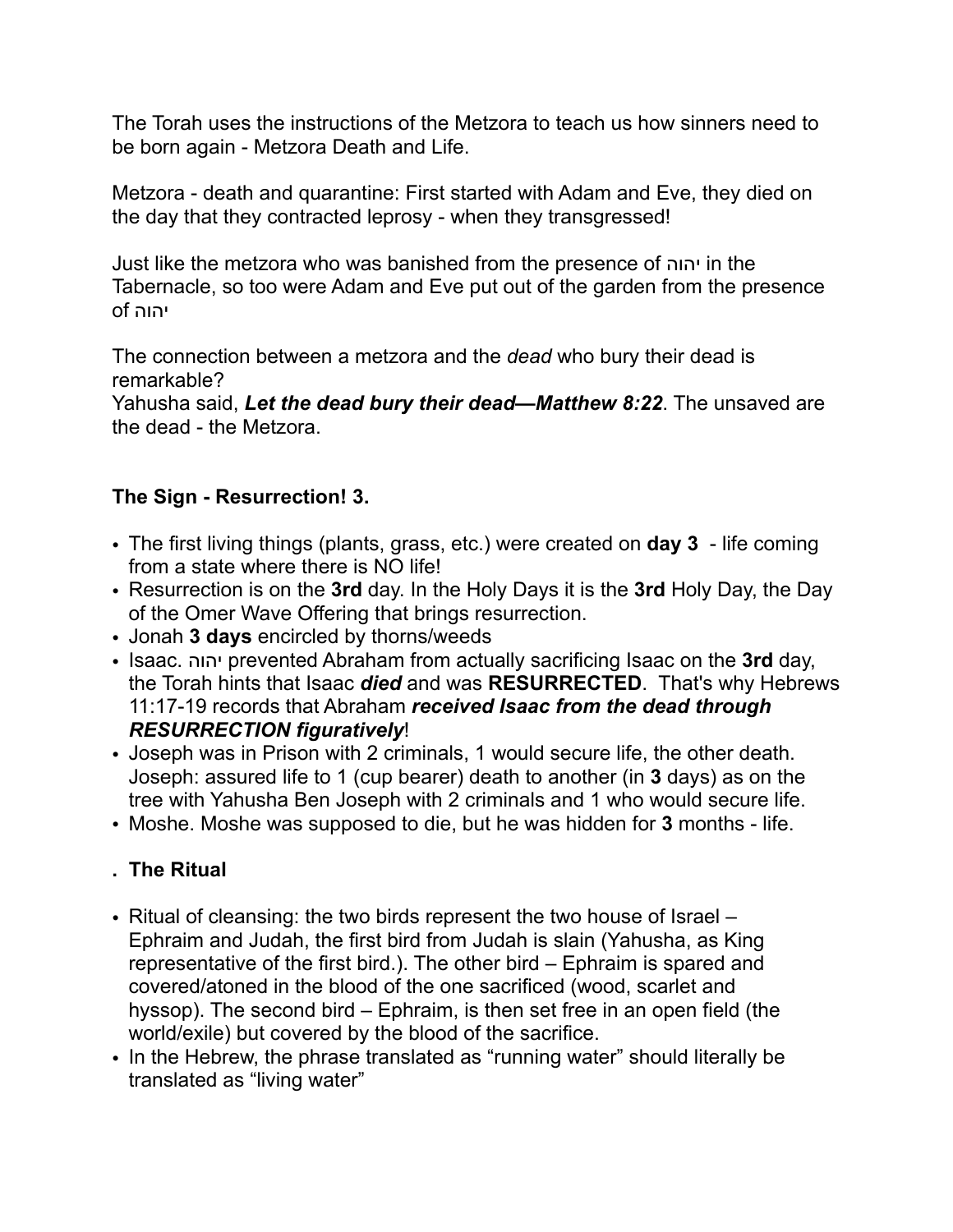- The blood and water were sprinkled on the metzora to purify him, thus giving him life. It is the blood and water that flowed from Yahusha's side that purifies us, giving us eternal life!
- *Think about the first lepers…*.if you will the first isolated and quarantined: just as Adam's wife, Eve, received life because of the rib taken from Adam's side, so too, Yahusha's bride receives life from the blood and water that flowed from His side! Each believer is born again based on the sprinkling of blood and water that flowed from His side just as the metzora was given re-born through sprinkling of the blood and water of purification.

# **Sin and Death:**

- One becomes tamei, or ritually impure, by sinning (disobeying the commandments), by coming into contact with death - a loss of life.
- When one is tamei they cannot come into יהוה's presence you created distance - isolation and loneliness.
- We can only approach יהוה when we're tahor (ritually clean through the Metzora ceremony, and the only one in recorded history to have performed that ceremony is Yahusha!
- Tzara'at is an affliction visited upon a person by יהוה the condition of men
- *• [Psa 51:5](verseid:19.51.5) Behold, I was shapen in iniquity; and in sin did my mother conceive me.*
- *• [Psa 51:2](verseid:19.51.2) Wash me throughly from mine iniquity, and cleanse me from my sin.*
- Born a metzora we are all essentially the walking dead until we come to Jn.3.3 and the ritual of the cleansing of the leper of which this weeks torah portion pre-figures
- Look no further than the Metzora if you want to see what death is like, who was totally cut off from the presence of יהוה and the Tabernacle as well as all human relationships.
- According to the Torah, the primary work of the Messiah is to bring Life where there is Death. He resurrects the Metzora !
- During purification, the metzora, who was a picture of death, is essentially reborn through resurrection.
- The metzora, who was dead, was re-born through the purification procedure involving the birds. This is a picture of the work of the Messiah who takes us from death to life through the re-birth experience of John 3:3—

We live with uncertainty in uncertain times outside of our control. That is the human condition and always will be. But what matters will be under our control. How will we act and react? Will we behave honorably, graciously, generously?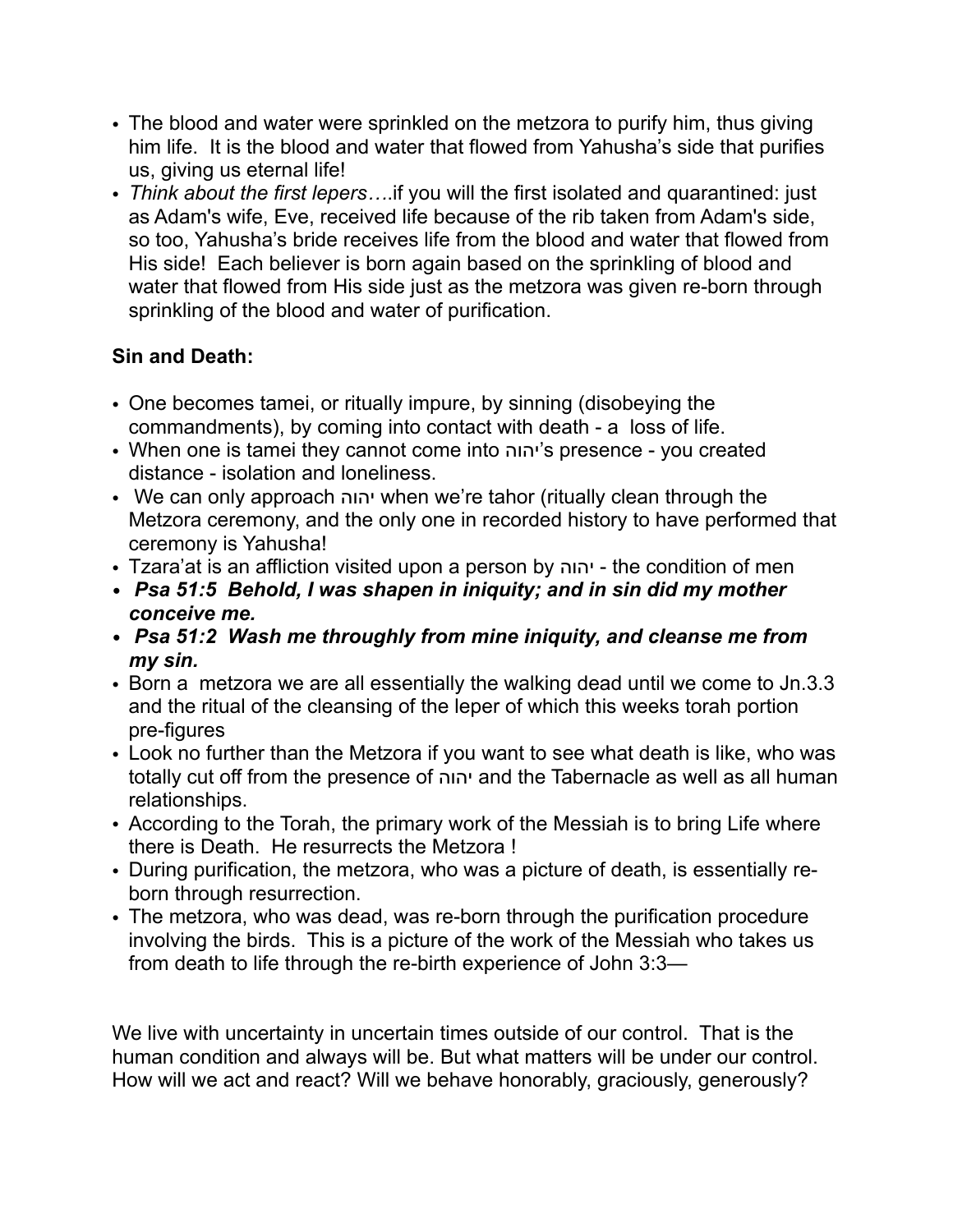Tehillim 1119:1 ALEPH. Blessed [are] the undefiled in the way, who walk in the Torah of YHWH.

A gift to YHWH must be a sacrifice, of value. If **these** laws ceased after Yeshua's death, as dispensationalist theology explains, then why the strict observance of laying Yahusha in an undefiled tomb?

#### **All disease starts in the spirit/soul.**

**Three things that defile you: buildings, people and clothes – 1day, 7days or a year.** Clothing and skin fall under the same Torah laws.

Leprosy and Lashon Ha Ra/Speech of evil, evil tongue. One who spreads slander or speaking derogatorily (Aaron and Miriam). Lashon Kadosh – Holy tongue/speech.

Leprosy/sin/lashon ha ra is progressive. When a person is malfunctioning spiritually his body will be afflicted first then his garments and then his household. All this is in order to encourage repentance before the soul is negatively affected.

Leprosy usually begins by questioning a person's character or walk then escalates from there on out.

Leprosy begins with a small bump in the skin then it may affect the beard then the hair then the garments and ultimately the house.

Leprosy intensifies if one refuses to make teshuvah. A bump in the skin can be hidden by a beard or ones hair…..so YHWH afflicts the hair! One could cover the baldness up with a garment….so YHWH afflicts the garment!

One may secrete oneself away in their home to hide themselves…..so YHWH afflicts the home causing everything to be exposed and in plain sight.

Leprosy is the means by which YHWH exposes the darkest secrets of mans heart and soul.

**Quarantined** to prevent contamination (first go to brother – Panayim el Panayim, then if they don't repent take two witnesses, if that doesn't get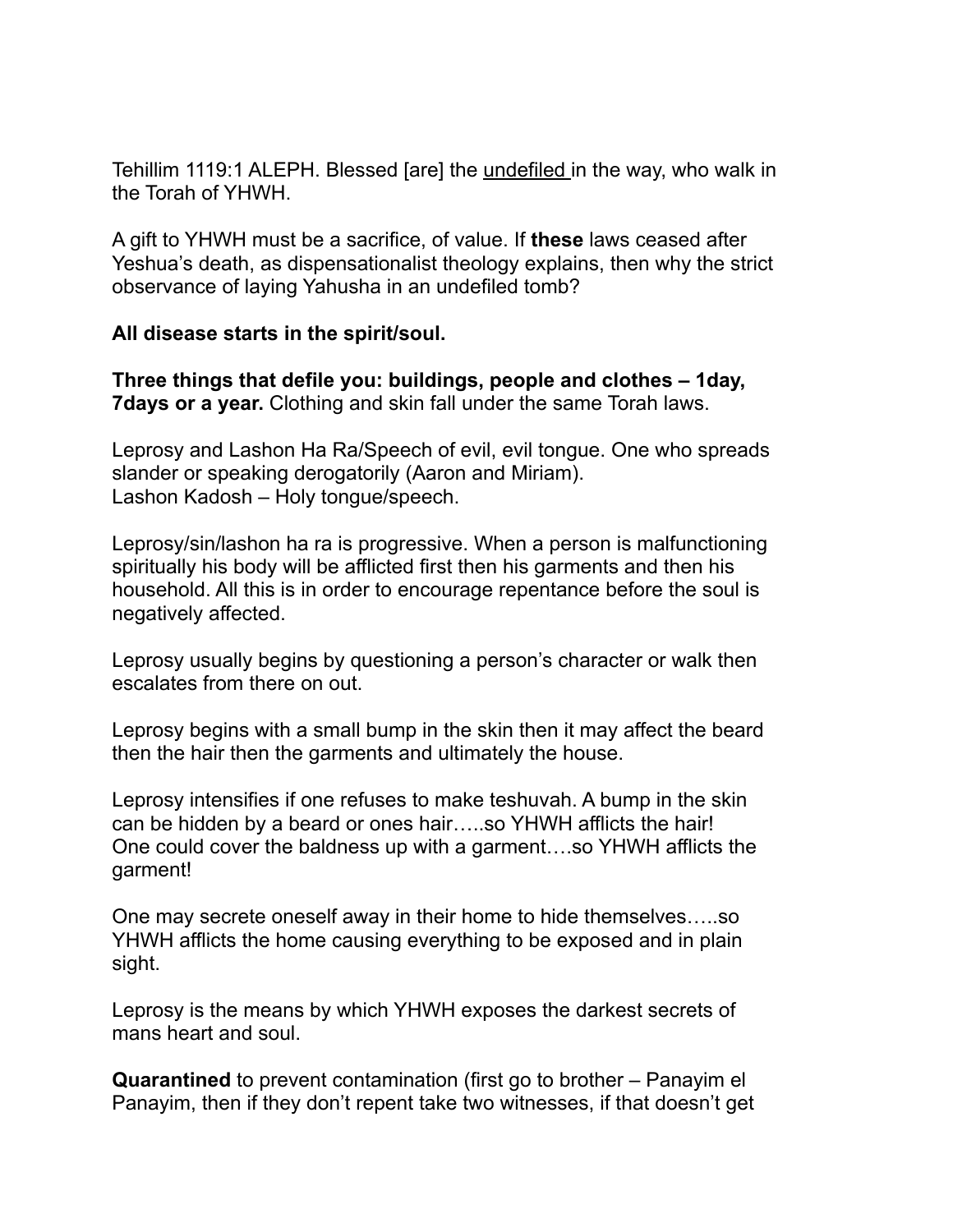the desired response bring them before the congregation and finally quarantine them away form the body and hand them over to S.atan for a time in hopes of teshuvah.

**Skin**: Owr – Ayin-Vav-Resh. Ayin=eye, Vav=connection, Resh= head. The eye is connected to the head, what the eye sees the head holds a picture of (we have to renew our minds).

### **Swelling/uprising**

White hair coming out of white flesh – tamei – death feeding on death.

Will we give hospitality to the lonely to the leper, comfort to the bereaved, and support to those in need that what this section of scripture means to me today.

Will we give our family time? Will we give our soul the space to breathe? Will we love and thank יהוה ? Will we enhance other people's lives? These are the questions we should ask ourselves? Don't isolate yourself, don't become a leper, don't fall for the woe is me I'm a leper to my family and friends because of my faith.

It's not what happens to us on which our happiness depends. It depends on how we respond to what happens to us. We can find happiness whatever providence has in store for us in life.

**We can Transform suffering.** When bad things happen to you, use them to sensitize you to the pain of others.

The people who accept chaos and tragedy always became stronger as a result.

Don't fall into the controversy of *"Who did this to me?"* Instead accept it and ask, *"What does this allow me to do that I could not have done before?"*

I don't curse the darkness, I don't curse the chaos instead I light the menorah in prayer and become a light, a refuge for others in who may be victims of chaotic, tragic circumstances. We can become instead, agents of hope.

There is a time and season for everything nothing is forever in this world not even leprosy. What we know we can lose, we must learn to cherish.

This section of scripture should rouse the deepest questions about our lives. *Who are we? How shall we live? Will our lives be recorded in the Book of Life?* If so, what chapter will we write in the Book of Life?